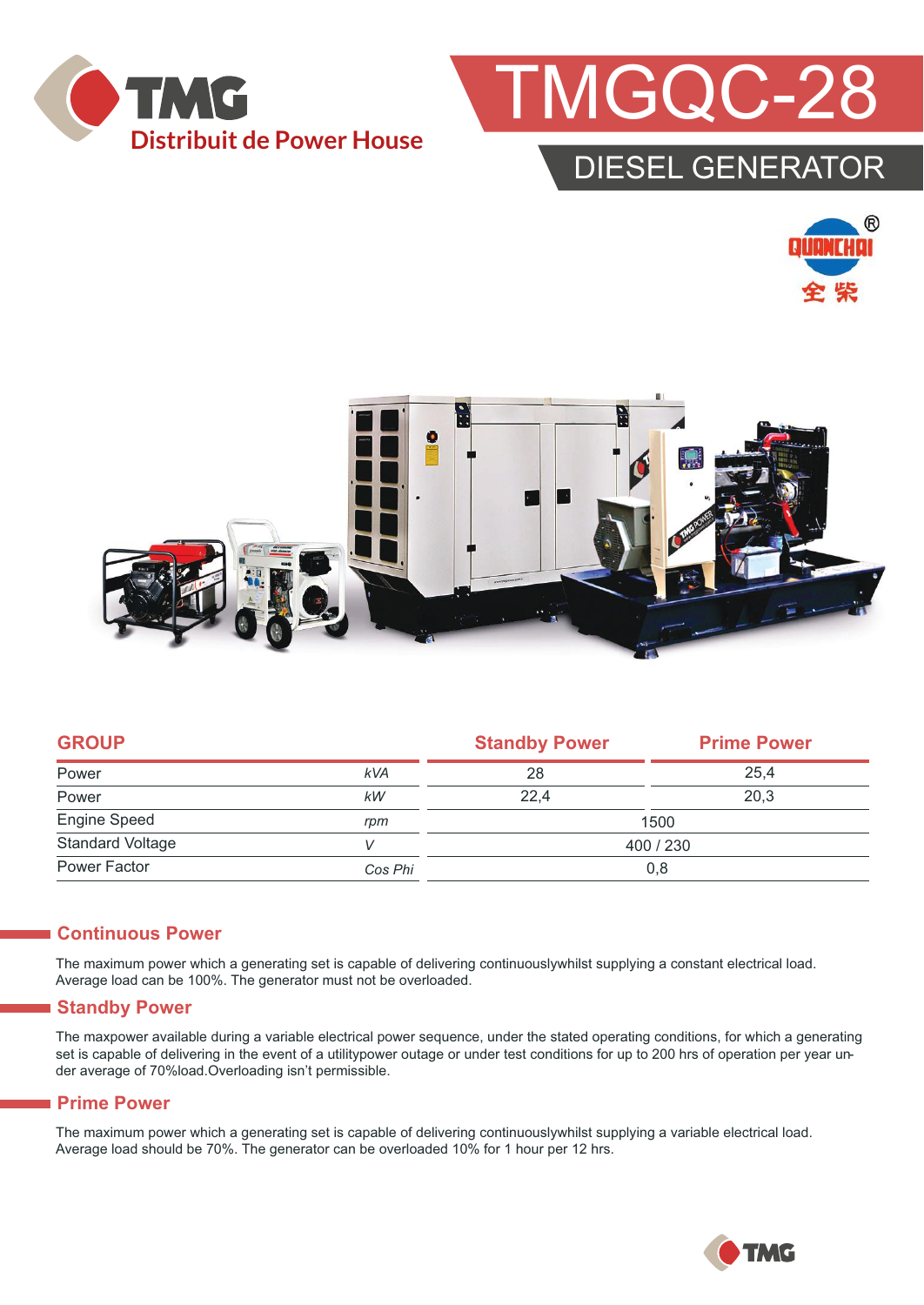

# TMGQC-28

### **Engine Properties**

| <b>Brand</b>                      |       | <b>QUANCHAI</b>           |  |  |
|-----------------------------------|-------|---------------------------|--|--|
| Model                             |       | QC490D                    |  |  |
| <b>Standby</b>                    | kW    | 24                        |  |  |
| <b>Prime</b>                      | kW    | 21                        |  |  |
| <b>Cylinder Displacement</b>      | It.   | 2,6                       |  |  |
| <b>Number of Cylinders / Type</b> |       | 4 / In line               |  |  |
| <b>Bore x Stroke</b>              | mmxmm | 90 x 105                  |  |  |
| <b>Compression Ratio</b>          |       | 18:1                      |  |  |
| <b>Governor Type</b>              |       | Mechanic                  |  |  |
| <b>Idle Speed</b>                 | rpm   | 1500                      |  |  |
| <b>Aspiration</b>                 |       | <b>Natural Aspiration</b> |  |  |
| <b>Injection Type</b>             |       | Direct Injection          |  |  |
| <b>Cooling System</b>             |       | <b>Liquid Cooled</b>      |  |  |
| <b>Fuel Consumption%100</b>       | lt/h  | 6,4                       |  |  |
| <b>Fuel Consumption%75</b>        | lt/h  | 4,8                       |  |  |
| <b>Fuel Consumption%50</b>        | It/h  | 3,1                       |  |  |
| <b>Oil Capacity</b>               | It.   | 6,5                       |  |  |
| <b>Cooling Liquid Capacity</b>    | It.   | 12,1                      |  |  |
| <b>Voltage</b>                    | V     | 12                        |  |  |
| <b>Battery Capacity</b>           | Α     | 72                        |  |  |

#### **Alternator Properties**

| <b>Output Voltage</b>               | V    | 230/400     |  |
|-------------------------------------|------|-------------|--|
| <b>Frequency</b>                    | НZ   | 50          |  |
| <b>Automatic Voltage Regulation</b> | ±%   | 0.5         |  |
| <b>Phase</b>                        |      | 3           |  |
| Pole                                |      | 4           |  |
| Overload                            |      | 1 Hour %110 |  |
| <b>Voltage Regulation</b>           |      | ±%1         |  |
| <b>Power Factor</b>                 | Cosq | 0,8         |  |
| <b>Warning System</b>               |      | Self Alert  |  |
| <b>AVR Model</b>                    |      | SX460       |  |
| <b>Total Harmonic Losing</b>        |      | ≤%3         |  |
| <b>Connecting Type</b>              |      | Star        |  |
| <b>Protection Class</b>             |      | IP 23       |  |
| <b>Isolation Class</b>              |      | н           |  |

#### **Diemensions**





#### **Canopied Canopied Canopied**

| LxWxH                     | тт  | 2000x950x1260 | $L \times W \times H$     | mm  | 1700x950xTBA |
|---------------------------|-----|---------------|---------------------------|-----|--------------|
| Weight                    | КQ  | тва           | Weight                    | кg  | TBA          |
| <b>Fuel Tank Capacity</b> | ៸ι. | 85            | <b>Fuel Tank Capacity</b> | It. | 85           |

#### **Standard Specification**

Some standard equipments that TMG POWER provides with generator sets;

- 50°C cooland radiator
- Flexible fuelpipes and oil drain valve
- Engine jacket heater
- 4 pole synchronous type self-excited brushless alternator
- Battery and wires
- Entegrated fuel tank
- User and maintenance manual
- Oil and antifreeze
- Datakom D-300 controller
- Battery charger
- Electrical circuit diagram